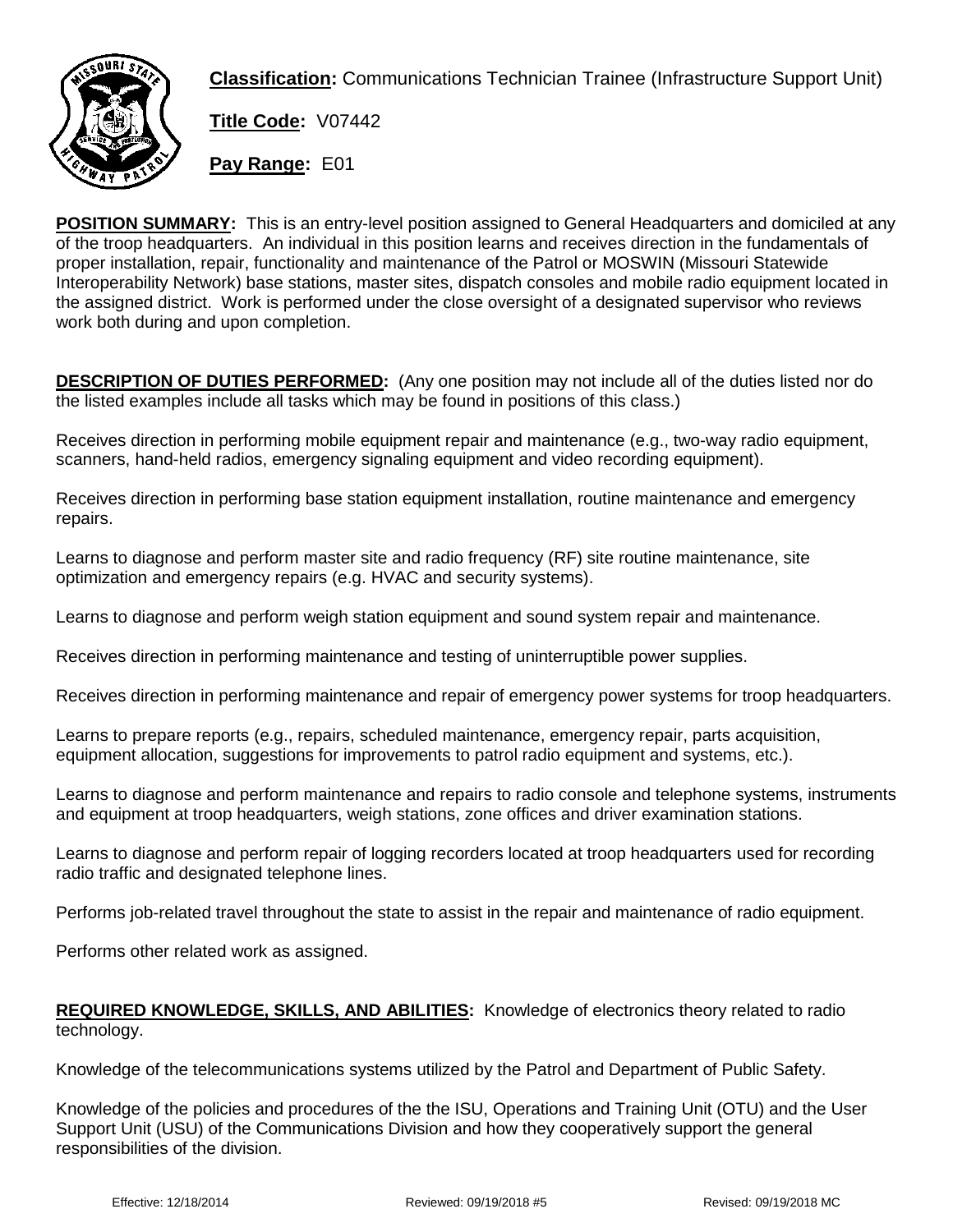## **Classification:** Communications Technician Trainee (Infrastructure Support Unit) Page 2

Knowledge of computer networking and internet protocol (IP) schemes, routers and swtiches.

Knowledge necessary to work with all voltage electrical systems.

Knowledge of environmental monitoring systems, scada systems and various other low voltage systems.

Knowledge in the use of hand tools, multimeter, service monitor, test sets, soldering equipment, electric drill, power meters, and oscilloscopes.

Knowledge of basic computer networking principles, ethernet wiring, cellular /wi-fi networks, etc.

Possess successful time management techniques and organizational skills.

Ability to respond quickly and effectively in critical situations.

Ability to comprehend complex electronic equipment maintenance manuals and schematics.

Ability to learn to design, install, maintain and repair security systems and access control systems at various facilities (e.g. video surveillance systems).

Ability to learn to identify, diagnose and repair electronic equipment, as well as manage multiple systems on a statewide platform.

Ability to learn and understand various software programs, basic scripts and graphical user interfaces.

Ability to perform job-related travel, as requested.

Ability to lift radio equipment and tools necessary for repair.

Ability to gather, assemble, correlate and analyze facts to be incorporated into reports.

Ability to work closely with others in a cooperative team effort and display leadership abilities, as necessary.

Ability to make decisions in accordance with laws, policies, procedures, regulations and apply these to work problems.

Ability to respond at any time and work long hours without taking a break, possibly in inclement and hazardous weather conditions.

Ability to work with highly sensitive information and in confidential and sensitive areas (e.g. troop evidence rooms, crime laboratories, explosive materials areas, etc.) in a confidential and professional manner.

Ability to handle restricted and confidential information in a professional manner and maintain the information as such.

Ability to communicate in English clearly and concisely, both orally and in writing.

Ability to establish and maintain harmonious working relations with others.

Ability to work with material that may be of a sexual nature relating to criminal activity (e.g., written material, photographs, and/or verbal language, etc.).

Ability to work hours as assigned.